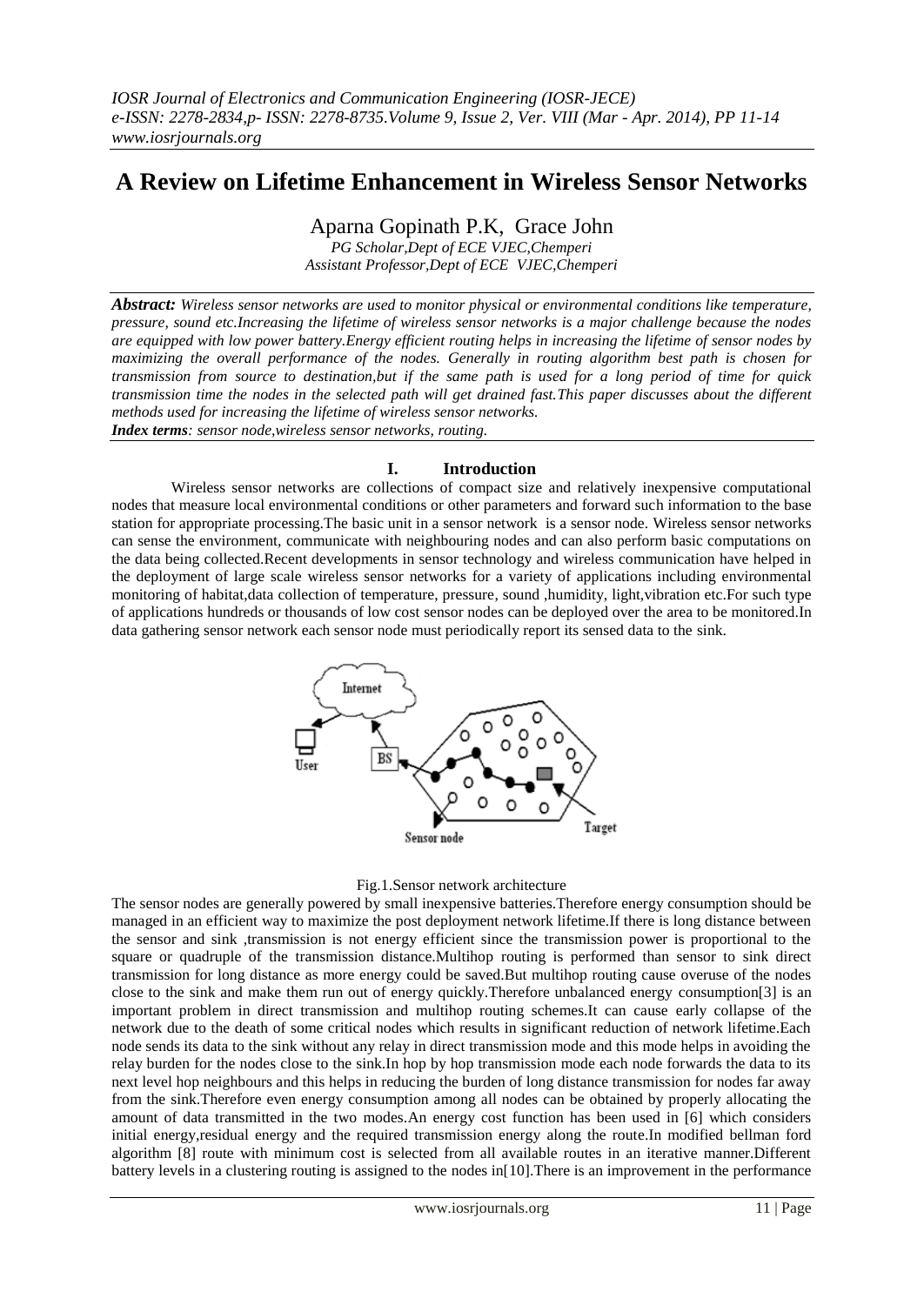compared to the uniform level battery distribution.This paper discusses about the different methods used for improving the network lifetime.Section II discusses about energy aware sink relocation method.Section III describes about balancing energy consumption method and section IV about a-star algorithm and fuzzy approach.Paper is concluded in section V.

.

# **II. Energy aware sink relocation method**

In a wireless sensor network sensor nodes has limited energy .So to increase the lifetime of wireless sensor network energy of sensor nodes has to be conserved.Sensor nodes after sensimg the data will deliver it to the sink through multihopping.Nodes near the sink will consume more battery power than others.Due to this these nodes will fastly drain out their battery energy and reduce the lifetime of the network.Sink relocation is an efficient method for enhancing the lifetime of the network.Energy aware sink relocation method is used here.A relocatable sink helps in prolonging the lifetime of the network by avoiding remaining at a certain location for a long time which may reduce the lifetime of nearby sensor nodes.The sink relocation method has two parts.The first part is to determine whether to trigger the sink relocation by determining whether a relocation condition is met or not.The second part determines which direction sink is heading in and the relocation distance.For relocation condition sink periodically collect the residual battery energy of each sensor node in the wireless sensor network.Then maximum capacity path routing protocol is used to find the maximum capacity path with respect to each sensor neighbor of the sink.For each maximum capacity path maximum capacity value is found.Sink relocation occurs when the maximum capacity value drops below a threshold value.

The sink relocation mechanism takes into account the residual battery energy of the sensor node and then drive the sink to a position with a large amout of residual energy compared to others.The maximum capacity routing algorithm has three steps.Layering the graph into a layered network,determining the maximum capacity path for each node,routing is performed and updation of residual energy.In the energy aware sink relocation method the transmission range of each sensor node is tuned according to the residual battery energy.Energy aware sink relocation has two parts energy aware transmission range adjusting and sink relocation.If a sensor node has large transmission range then its number of neighbors will be more,its drawback is long distance transmission will consume more battery energy of the sensor node.If the range of the node is less it doesnot help too much routing and it can conserve the residual battery energy.A node with more residual battery energy can use a large transmission range to reduce the routing path.On the other hand a node with less residual battery energy can tune its transmission range to be small to conserve its battery energy.Thus adaptable transmission mechanism can enhance the lifetime of a sensor node and hence the lifetime of the network.Sink relocation occurs when the residual battery energy of the nearby sensor node of the sink becomes small and sink will relocate to a new position which can increase the network lifetime.

# **III. Balanced energy consumption method**

Unbalanced energy consumption is an inherent problem in wireless sensor network which can reduce the network lifetime.Corona based network division and mixed routing strategy are combined with data aggregation.In data gathering sensor network each sensor node periodically senses the data and sends it to the sink.Sensor nodes are powered by small inexpensive battery,therefore energy consumption should be managed efficiently to



Fig.2.Illustration of network division

maximize network lifetime.Fully localizedzone based routing is used.Coronas are subdivided into zones.Optimal number of coronas needed to maximize the network lifetime is computed.The network is divided into coronas centered at the sink with equal width.All nodes use the same probability for direct transmission and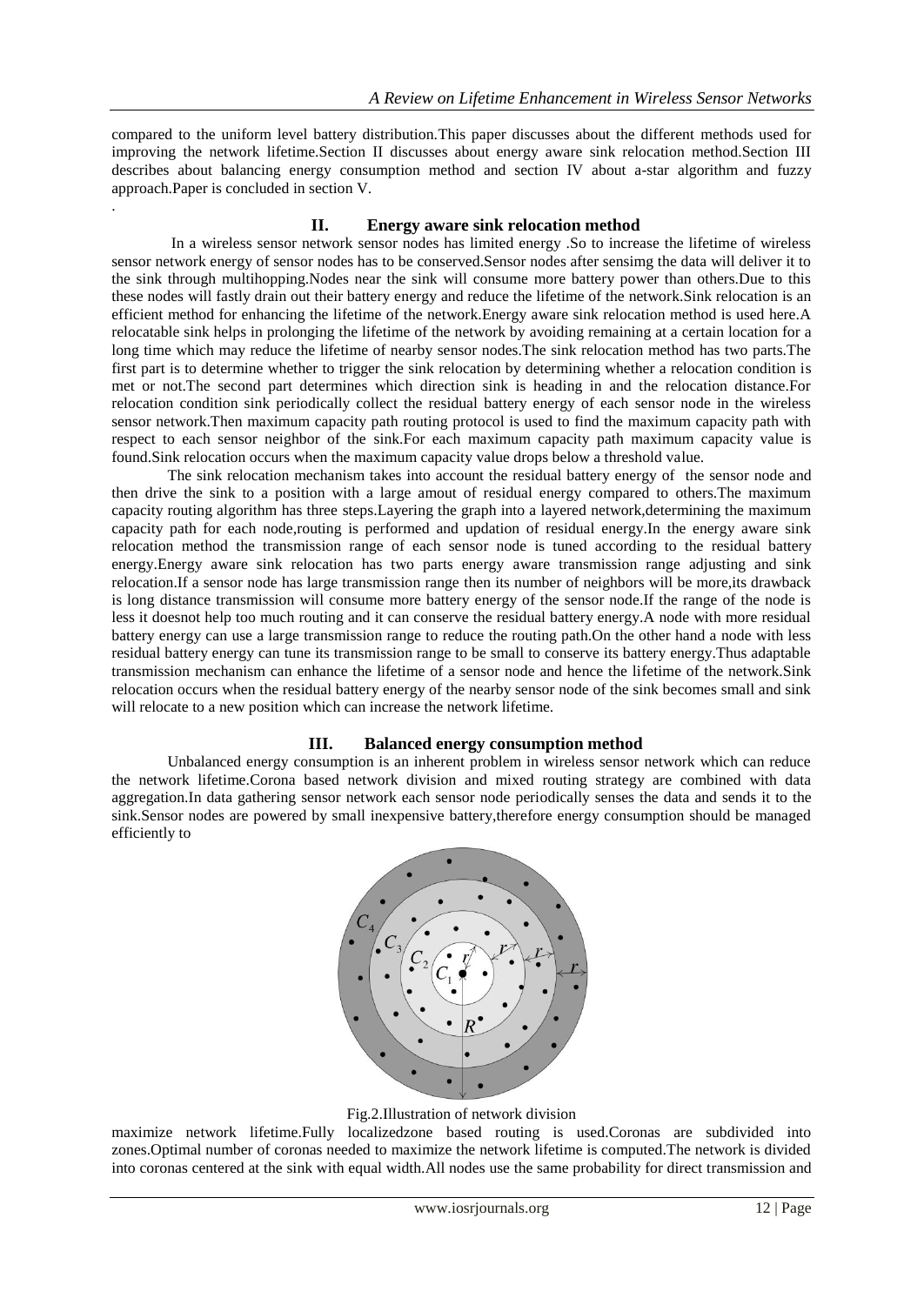hop by hop transmission.The energy consumption balancing is divided into intra corona energy consumption balancing and inter corona energy consumption balancing.In intra corona energy consumption balancing each corona is divided to evenly distribute the amount of data received by nodes in each corona.In inter corona energy consumption balancing amount of data for direct transmission and hop by hop transmission is divided optimally.Balanced energy consumption is obtained by optimally distributing the amount of data for hop by hop and direct transmission at each node.All nodes in the same corona use same transmission range for direct transmission and same transmission range for hop by hop transmission.In zone based routing each corona is divided into subcoronas and each subcorona is further divided into zones.Energy spent by transmission is proportional to the square of the transmission distance.For nodes close to the sink direct transmission is prefered.When energy consumption is balanced all nodes have same energy consumption.

# **IV. A-star algorithm and fuzzy approach**

This method determines an optimal routing path from source to destination with highest remaining battery power,minimum number of hops and minimum traffic loads.A combination of fuzzy approach and a-star algorithm is used.Generally in routing algorithm best path is chosen for transmission from source to destination.but if the same path is used for a long period of time for quick transmission time the nodes in the selected path will get drained fast.The optimal routing path is calculated by the base station and broadcasts it the nodes in the network.All the sensor nodes are distributed randomly and they have the same maximum transmission range.



Fig.3.Fuzzy structure with two inputs and one output

The dynamic behaviour of a system is defined by a set of fuzzy rules based on the knowledge of a human expert.These rules are of the general form if(antecedent) then(consequent).Anteced-

ents of a fuzzy rule use logic operations to form a combhination of fuzzy sets.The heart of a

fuzzy system are the rules.It is provided by human experts .It can be extracted from numerical data also.The rules can be expressed as a collection of if then statements.Antecedents of a fuzzy rule form the input fuzzy space and consequents form the output fuzzy space.A fuzzy system has four components namely fuzzification,rulebase,inferenceengine,defuzzification.In fuzzification crisp inputs are mapped to their fuzzy representation.In this membership functions like gaussian,triangular,trapezoidal are involved.In the inference engine the fuzzified inputs are mapped to the rule base to produce fuzzy output. In defuzzification the output of a fuzzy rule is mapped to crisp output.

#### **A-star algorithm**

A-star algorithm is an efficient algorithm for finding low cost path.It is one of the best search algorithm.It uses an evaluation function defined as  $f(n)=g(n)+h(n)$  (1)

where  $g(n)$  is actual cost from the start node to the node n and  $h(n)$  is the estimated cost of the optimal path from node n to the destination node.A-star algorithm has two lists namely open list and closed list.Open list is a priority queue and nodes are arranged based on the value of the evaluation function.Closed list contains the list of nodes that has already been examined.Initially the open list contains the start node after one iteration it takes top of the priority list and checks whether it is the destination node.If its not the destination node then it finds the evaluation function of all adjacent nodes and adds it to the open list.It finds the path with lowest possible cost.It creates a tree structure to search the optimal path from a node to the base station.The evaluation function is given as

 $f(n)=c(n)+(1/M(n))$  (2)

c(n) is the cost of the node n,it is calculated using fuzzy approach.Fuzzy approach takes into account remaining energy and traffic load of node n.M(n) is the shortest distance from the node n to the base station. In the fuzzy approach the fuzzified values are determined by the inference engine.The inference engine has rule base.Rule